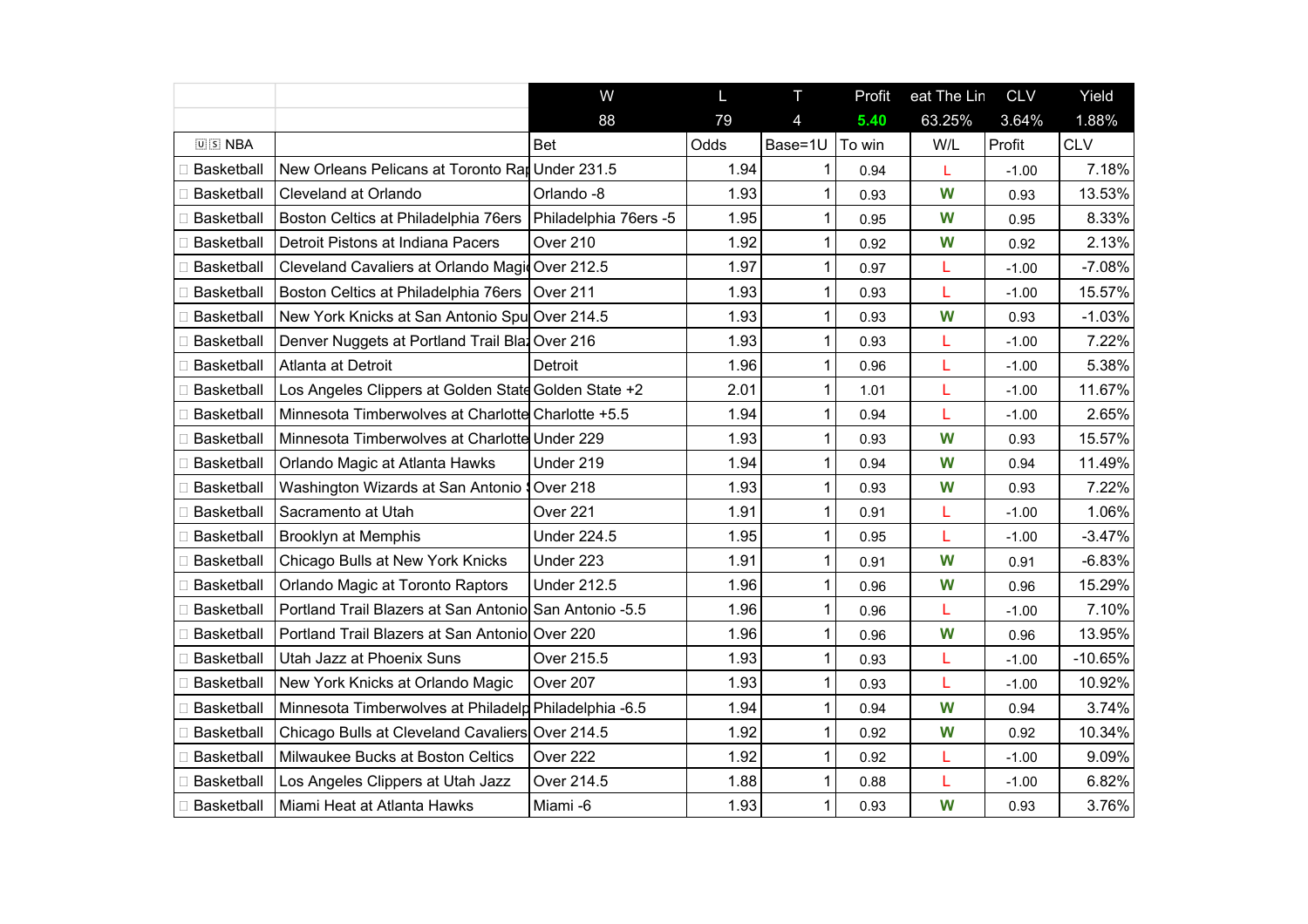| □ Basketball      | San Antonio Spurs at Los Angeles CI Over 225.5               |                    | 1.91 | $\mathbf{1}$   | 0.91 | L | $-1.00$ | 13.02%     |
|-------------------|--------------------------------------------------------------|--------------------|------|----------------|------|---|---------|------------|
| Basketball        | Cleveland Cavaliers at Indiana Pacer Over 212.5              |                    | 1.89 | 1              | 0.89 | L | $-1.00$ | 10.53%     |
| □ Basketball      | Los Angeles Lakers at Dallas Maverid Over 216.5              |                    | 1.96 | 1              | 0.96 | W | 0.96    | 4.26%      |
| □ Basketball      | Utah Jazz at Sacramento Kings                                | Over 213.5         | 1.94 | 1              | 0.94 | L | $-1.00$ | 6.01%      |
| □ Basketball      | Philadelphia 76ers at Portland Trail B Philadelphia +1.5     |                    | 1.95 | 1              | 0.95 | W | 0.95    | 5.41%      |
| Basketball        | Los Angeles Lakers at San Antonio S LA Lakers +1             |                    | 1.92 | 1              | 0.92 | W | 0.92    | 6.08%      |
| □ Basketball      | Dallas Mavericks at Cleveland Cavali Dallas Mavericks -4.5   |                    | 1.95 | 1              | 0.95 | W | 0.95    | 7.73%      |
| Basketball        | Dallas Mavericks at Cleveland Cavali Over 215                |                    | 1.93 | 1              | 0.93 | W | 0.93    | 13.53%     |
| □ Basketball      | Utah Jazz at Los Angeles Clippers                            | Over 211.5         | 1.88 | 1              | 0.88 | L | $-1.00$ | 5.62%      |
| Basketball        | Portland Trail Blazers at Golden State Over 222.5            |                    | 1.95 | $\overline{2}$ | 1.90 | W | 1.90    | $-9.30%$   |
| Basketball        | Boston Celtics at Cleveland Cavaliers Boston -5.5            |                    | 1.95 | $\overline{2}$ | 1.90 | W | 1.90    | 3.72%      |
| <b>Basketball</b> | Boston Celtics at Cleveland Cavaliers Over 213.5             |                    | 1.94 | $\overline{2}$ | 1.88 | W | 1.88    | 12.79%     |
| □ Basketball      | Los Angeles Lakers at Chicago Bulls Over 214                 |                    | 1.94 | $\overline{2}$ | 1.88 | W | 1.88    | 6.01%      |
| <b>Basketball</b> | Miami Heat at Denver Nuggets                                 | Over 209.5         | 1.91 | $\overline{2}$ | 1.82 | L | $-2.00$ | 2.69%      |
| Basketball        | Philadelphia 76ers at Utah Jazz                              | Over 210           | 1.94 | 0              | 0.00 | Ρ | 0.00    | $-6.73%$   |
| □ Basketball      | Golden State Warriors at Houston Rd Houston -15              |                    | 1.95 | $\overline{2}$ | 1.90 | W | 1.90    | 10.17%     |
| □ Basketball      | Chicago Bulls at Atlanta Hawks                               | Under 221          | 1.96 | $\overline{2}$ | 1.92 | W | 1.92    | $-2.49%$   |
| Basketball        | <b>Boston Celtics at Charlotte Hornets</b>                   | Under 219          | 1.93 | $\overline{2}$ | 1.86 | W | 1.86    | 20.63%     |
| □ Basketball      | Miami Heat at Phoenix Suns                                   | Miami +2           | 1.92 | $\overline{2}$ | 1.84 | W | 1.84    | $-0.52%$   |
| Basketball        | Miami Heat at Phoenix Suns                                   | Over 217           | 1.92 | $\overline{2}$ | 1.84 | W | 1.84    | 12.28%     |
| □ Basketball      | Cleveland Cavaliers at Washington WOver 227                  |                    | 1.96 | $\overline{2}$ | 1.92 | L | $-2.00$ | 22.50%     |
| Basketball        | Sacramento Kings at Atlanta Hawks                            | <b>Under 219.5</b> | 1.92 | $\overline{2}$ | 1.84 | L | $-2.00$ | $-20.00\%$ |
| □ Basketball      | Milwaukee Bucks at Utah Jazz                                 | Over 218           | 1.94 | $\overline{2}$ | 1.88 | L | $-2.00$ | $-1.02%$   |
| Basketball        | Memphis Grizzlies at Charlotte Horne Under 220               |                    | 1.92 | $\overline{2}$ | 1.84 | L | $-2.00$ | $-3.52%$   |
| □ Basketball      | Philadelphia 76ers at Orlando Magic   Over 204.5             |                    | 1.93 | $\overline{2}$ | 1.86 | W | 1.86    | 12.21%     |
| Basketball        | Atlanta Hawks at Phoenix Suns                                | Phoenix -7         | 1.93 | $\overline{2}$ | 1.86 | W | 1.86    | 9.04%      |
| □ Basketball      | Atlanta Hawks at Phoenix Suns                                | Under 228          | 1.94 | $\overline{2}$ | 1.88 | L | $-2.00$ | $-9.35%$   |
| □ Basketball      | Utah Jazz at Memphis Grizzlies                               | Over 213           | 1.93 | 0              | 0.00 | P | 0.00    | 7.82%      |
| □ Basketball      | Atlanta Hawks at Los Angeles Clippe LA Clippers - 10.5       |                    | 1.95 | $\overline{2}$ | 1.90 | W | 1.90    | $-8.88%$   |
| □ Basketball      | Philadelphia 76ers at Cleveland Cava Philadelphia 76ers -6.5 |                    | 1.95 | $\overline{c}$ | 1.90 | W | 1.90    | 1.56%      |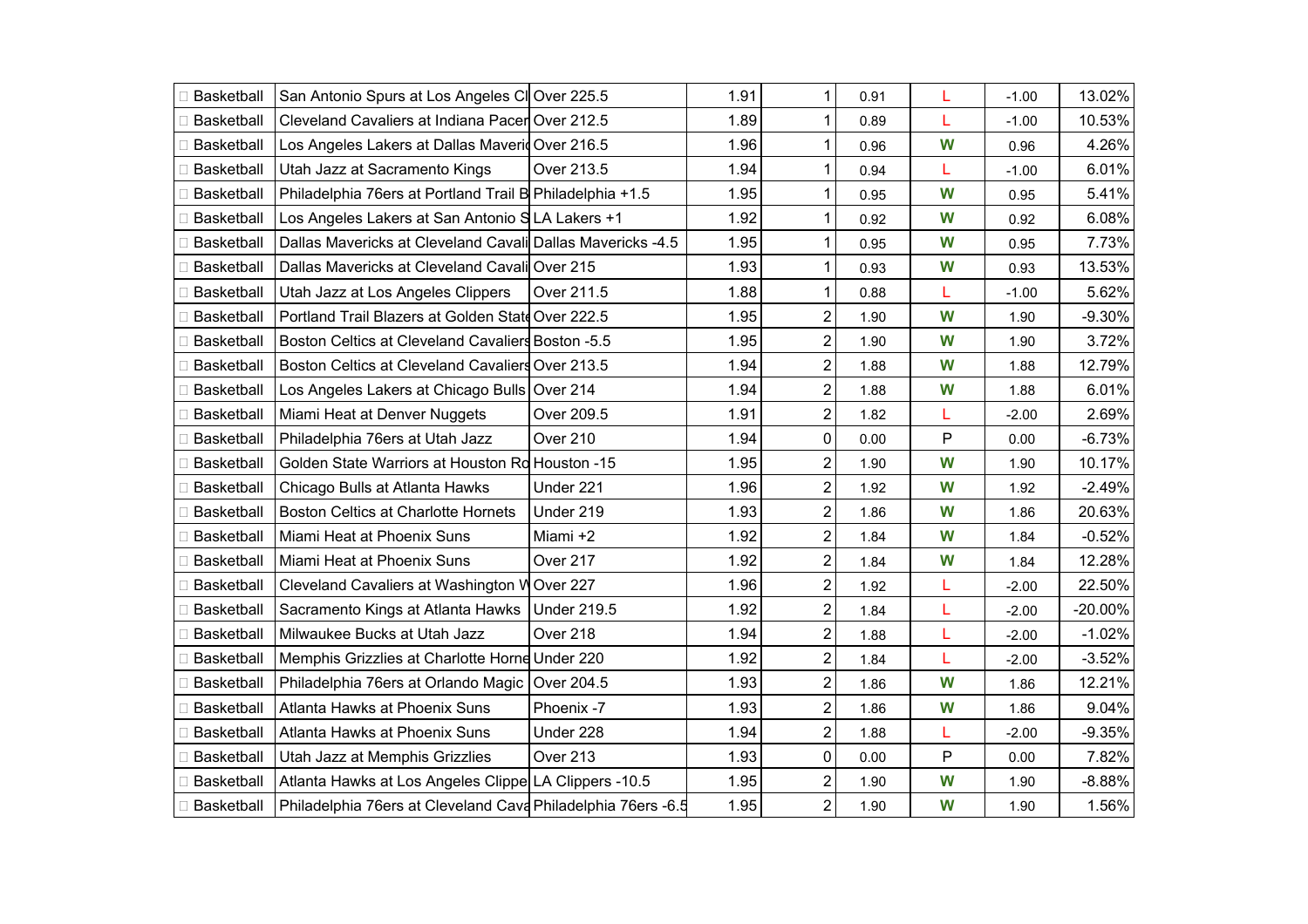| □ Basketball | Atlanta Hawks at Los Angeles Lakers LA lakers -13.5        |                    | 1.91 | $\overline{2}$ | 1.82 | W | 1.82    | 9.14%     |
|--------------|------------------------------------------------------------|--------------------|------|----------------|------|---|---------|-----------|
| □ Basketball | Portland Trail Blazers at Houston Rod Houston -6.5         |                    | 1.90 | $\overline{2}$ | 1.80 | W | 1.80    | 7.34%     |
| □ Basketball | Portland Trail Blazers at New Orleans New Orleans Pelicans |                    | 1.96 | $\overline{2}$ | 1.92 | W | 1.92    | 23.27%    |
| □ Basketball | Phoenix Suns at Sacramento Kings                           | Over 216.5         | 1.93 | $\overline{2}$ | 1.86 | W | 1.86    | 12.87%    |
| □ Basketball | Milwaukee Bucks at Atlanta Hawks                           | Under 232          | 1.88 | $\overline{2}$ | 1.76 | L | $-2.00$ | $-10.48%$ |
| □ Basketball | Cleveland Cavaliers at Miami Heat                          | Miami -10.5        | 1.90 | $\overline{2}$ | 1.80 | W | 1.80    | $-11.21%$ |
| □ Basketball | Cleveland Cavaliers at Miami Heat                          | Over 212.5         | 1.88 | $\overline{2}$ | 1.76 | W | 1.76    | $-0.53%$  |
| ∃ Basketball | Portland Trail Blazers at Milwaukee B Milwaukee -12.5      |                    | 1.94 | $\overline{2}$ | 1.88 | L | $-2.00$ | 15.48%    |
| □ Basketball | Portland Trail Blazers at Milwaukee B Under 231            |                    | 1.93 | $\overline{2}$ | 1.86 | L | $-2.00$ | 9.66%     |
| Basketball   | Golden State Warriors at Utah Jazz                         | Over 209           | 1.92 | $\overline{2}$ | 1.84 | W | 1.84    | $-1.54%$  |
| □ Basketball | Toronto Raptors at Atlanta Hawks                           | Toronto - 7.5      | 1.97 | $\overline{2}$ | 1.94 | L | $-2.00$ | $-2.96%$  |
| □ Basketball | Toronto Raptors at Atlanta Hawks                           | <b>Under 224.5</b> | 1.87 | $\overline{2}$ | 1.74 | L | $-2.00$ | $0.00\%$  |
| □ Basketball | Dallas Mavericks at Houston Rockets Houston -5.5           |                    | 1.93 | $\overline{2}$ | 1.86 | L | $-2.00$ | $-3.02%$  |
| □ Basketball | Phoenix Suns at Denver Nuggets                             | Over 213.5         | 1.93 | $\overline{2}$ | 1.86 | W | 1.86    | 2.66%     |
| □ Basketball | Minnesota Timberwolves at Atlanta H Under 234.5            |                    | 1.96 | $\overline{2}$ | 1.92 | L | $-2.00$ | $-5.77%$  |
| □ Basketball | Atlanta Hawks at Milwaukee Bucks                           | Milwaukee -14.5    | 1.93 | $\overline{2}$ | 1.86 | L | $-2.00$ | $-1.03%$  |
| □ Basketball | Atlanta Hawks at Milwaukee Bucks                           | <b>Under 239.5</b> | 1.95 | $\overline{2}$ | 1.90 | W | 1.90    | $-1.52%$  |
| Basketball   | Minnesota Timberwolves at San Anto Under 229.5             |                    | 1.89 | $\overline{2}$ | 1.78 | W | 1.78    | $-3.08%$  |
| □ Basketball | Atlanta Hawks at Indiana Pacers                            | Indiana-10         | 1.92 | $\overline{c}$ | 1.84 | L | $-2.00$ | 8.47%     |
| □ Basketball | Atlanta Hawks at Indiana Pacers                            | <b>Under 225.5</b> | 1.90 | $\overline{2}$ | 1.80 | W | 1.80    | 5.56%     |
| □ Basketball | Washington Wizards at Los Angeles   LA Lakers -11          |                    | 1.91 | $\overline{2}$ | 1.82 | W | 1.82    | 4.95%     |
| □ Basketball | Atlanta Hawks at Houston Rockets                           | Houston -13.5      | 1.98 | $\overline{2}$ | 1.96 | W | 1.96    | 5.32%     |
| □ Basketball | Atlanta Hawks at Houston Rockets                           | <b>Under 236.5</b> | 1.88 | $\overline{2}$ | 1.76 | L | $-2.00$ | $-10.48%$ |
| □ Basketball | Charlotte Hornets at Milwaukee Buck Under 227.5            |                    | 1.92 | $\overline{2}$ | 1.84 | L | $-2.00$ | 19.25%    |
| □ Basketball | Memphis Grizzlies at Minnesota Timt Under 229.5            |                    | 1.95 | $\overline{2}$ | 1.90 | W | 1.90    | $-6.70%$  |
| □ Basketball | Utah Jazz at Philadelphia 76ers                            | Over 207           | 1.96 | $\overline{2}$ | 1.92 | L | $-2.00$ | 12.00%    |
| □ Basketball | Golden State Warriors at Atlanta Haw Under 222.5           |                    | 1.95 | $\overline{2}$ | 1.90 | W | 1.90    | $-2.01%$  |
| □ Basketball | Chicago Bulls at Sacramento Kings                          | Over 211           | 1.94 | $\overline{2}$ | 1.88 | W | 1.88    | 4.86%     |
| □ Basketball | Portland Trail Blazers at Los Angeles LA Clippers -9       |                    | 1.92 | $\overline{2}$ | 1.84 | W | 1.84    | $-1.54%$  |
| □ Basketball | Minnesota Timberwolves at Dallas M. Under 231.5            |                    | 1.93 | $\overline{2}$ | 1.86 | L | $-2.00$ | 17.68%    |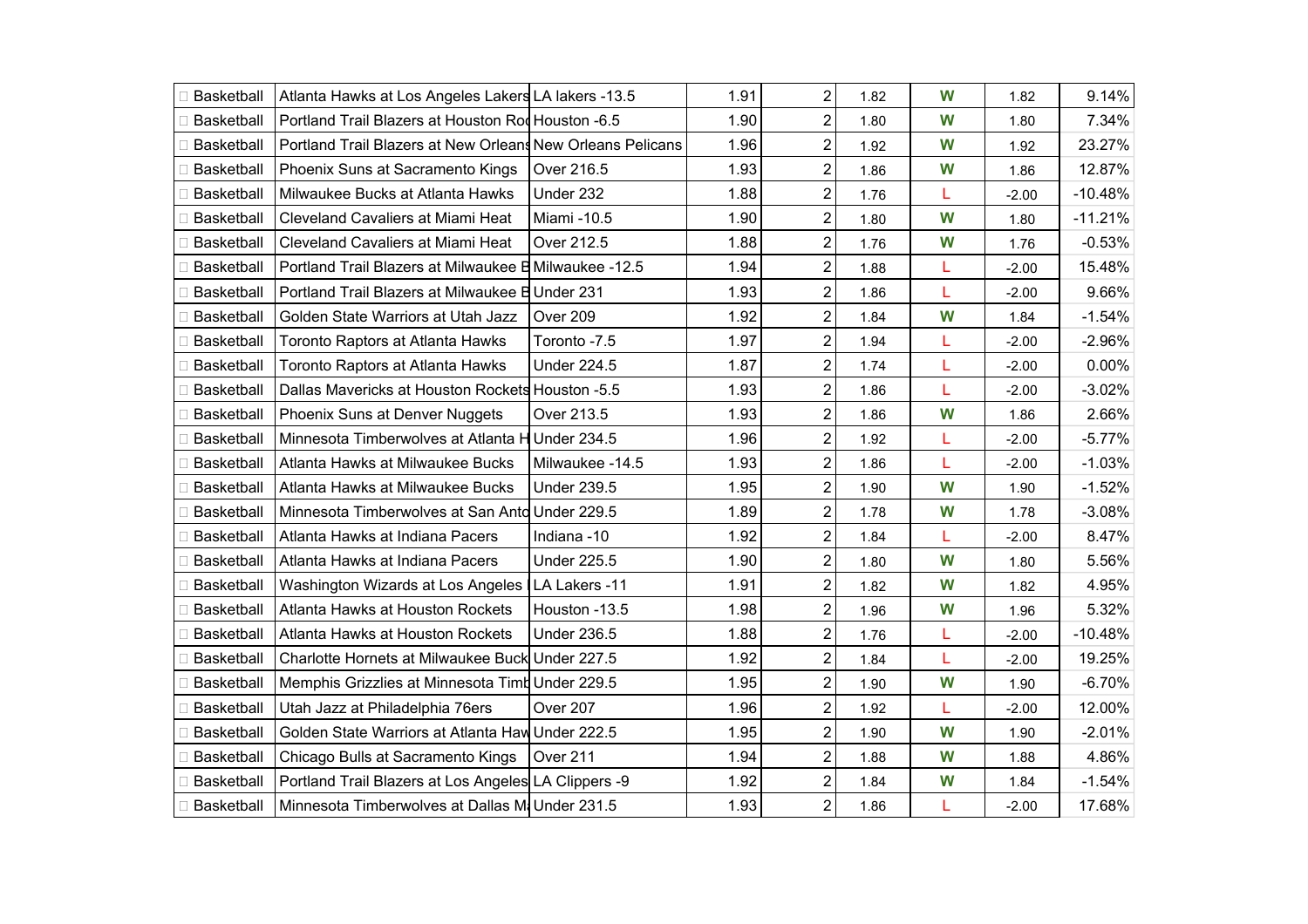| □ Basketball      | Golden State Warriors at Chicago Bu Over 212.5          |                    | 1.89 | $\overline{2}$ | 1.78 | L            | $-2.00$ | 9.88%     |
|-------------------|---------------------------------------------------------|--------------------|------|----------------|------|--------------|---------|-----------|
| □ Basketball      | Los Angeles Lakers at Portland Trail   LA Lakers -3.5   |                    | 1.93 | $\overline{2}$ | 1.86 | W            | 1.86    | 6.04%     |
| □ Basketball      | Denver Nuggets at Boston Celtics                        | Over 202.5         | 1.93 | $\overline{2}$ | 1.86 | W            | 1.86    | 16.97%    |
| □ Basketball      | New Orleans Pelicans at Dallas Mave Under 233.5         |                    | 1.94 | $\overline{2}$ | 1.88 | W            | 1.88    | 8.38%     |
| □ Basketball      | Phoenix Suns at Houston Rockets                         | Houston -10        | 1.95 | $\overline{2}$ | 1.90 | L            | $-2.00$ | 14.71%    |
| □ Basketball      | Phoenix Suns at Houston Rockets                         | Under 242          | 1.93 | $\overline{2}$ | 1.86 | W            | 1.86    | 7.22%     |
| □ Basketball      | Atlanta Hawks at Charlotte Hornets                      | <b>Under 225.5</b> | 1.94 | $\overline{2}$ | 1.88 | L            | $-2.00$ | 14.12%    |
| □ Basketball      | Los Angeles Clippers at Washington   LA Clippers -7     |                    | 1.93 | $\overline{2}$ | 1.86 | W            | 1.86    | 18.40%    |
| □ Basketball      | Sacramento Kings at Houston Rocke Houston -12           |                    | 1.93 | $\overline{2}$ | 1.86 | L            | $-2.00$ | $-3.50%$  |
| Basketball        | Minnesota Timberwolves at Phoenix   Under 234           |                    | 1.95 | $\mathbf 0$    | 0.00 | $\mathsf{P}$ | 0.00    | 4.84%     |
| Basketball        | Atlanta Hawks at Miami Heat                             | Miami -8.5         | 1.96 | $\overline{2}$ | 1.92 | W            | 1.92    | $-2.49%$  |
| □ Basketball      | Houston Rockets at Cleveland Cavali Houston -11         |                    | 1.89 | $\overline{2}$ | 1.78 | L            | $-2.00$ | 0.53%     |
| □ Basketball      | Memphis Grizzlies at Phoenix Suns                       | <b>Under 233.5</b> | 1.92 | $\overline{2}$ | 1.84 | W            | 1.84    | 16.36%    |
| □ Basketball      | New Orleans Pelicans at Milwaukee I Under 234.5         |                    | 1.96 | $\overline{2}$ | 1.92 | L            | $-2.00$ | 8.29%     |
| □ Basketball      | Atlanta Hawks at Chicago Bulls                          | Chicago -5         | 1.90 | $\overline{2}$ | 1.80 | W            | 1.80    | 10.47%    |
| □ Basketball      | Portland Trail Blazers at Denver Nug Denver -6          |                    | 1.91 | $\overline{2}$ | 1.82 | W            | 1.82    | 11.70%    |
| □ Basketball      | Houston Rockets at Orlando Magic                        | Houston -6         | 1.96 | $\overline{2}$ | 1.92 | W            | 1.92    | 2.62%     |
| Basketball        | Milwaukee Bucks at Memphis Grizzlic Under 227.5         |                    | 1.97 | $\overline{2}$ | 1.94 | L            | $-2.00$ | $-6.64%$  |
| □ Basketball      | Cleveland Cavaliers at Milwaukee Bu Milwaukee -13       |                    | 1.93 | $\overline{c}$ | 1.86 | W            | 1.86    | 9.66%     |
| □ Basketball      | Los Angeles Lakers at Atlanta Hawks Under 228           |                    | 1.98 | $\overline{2}$ | 1.96 | W            | 1.96    | $-6.60%$  |
| □ Basketball      | Brooklyn Nets at New Orleans Pelical Under 231          |                    | 1.94 | $\overline{2}$ | 1.88 | W            | 1.88    | 14.79%    |
| □ Basketball      | Golden State Warriors at Portland Tra Golden State +9.5 |                    | 1.90 | $\overline{2}$ | 1.80 | L            | $-2.00$ | 2.70%     |
| □ Basketball      | Atlanta Hawks at Brooklyn Nets                          | Under 228          | 1.94 | $\overline{2}$ | 1.88 | L            | $-2.00$ | $-16.38%$ |
| □ Basketball      | Washington Wizards at Philadelphia   Philadelphia -12.5 |                    | 1.93 | $\overline{2}$ | 1.86 | W            | 1.86    | 1.05%     |
| □ Basketball      | Milwaukee Bucks at New York Knicks Under 227            |                    | 1.93 | $\overline{2}$ | 1.86 | W            | 1.86    | $0.00\%$  |
| □ Basketball      | Atlanta Hawks at Cleveland Cavaliers Cleveland -1       |                    | 1.98 | $\overline{2}$ | 1.96 | W            | 1.96    | $-6.16%$  |
| $\Box$ Basketball | Atlanta Hawks at Cleveland Cavaliers Under 228.5        |                    | 1.93 | $\overline{c}$ | 1.86 | L            | $-2.00$ | $-7.21%$  |
| □ Basketball      | New York Knicks at Brooklyn Nets                        | <b>Under 224.5</b> | 1.91 | $\overline{2}$ | 1.82 | W            | 1.82    | $-11.57%$ |
| □ Basketball      | Memphis Grizzlies at Oklahoma City   Under 224          |                    | 1.96 | $\overline{2}$ | 1.92 | W            | 1.92    | 3.70%     |
| □ Basketball      | Cleveland Cavaliers at Boston Celtics Boston -13        |                    | 1.91 | $\overline{2}$ | 1.82 | L            | $-2.00$ | 6.70%     |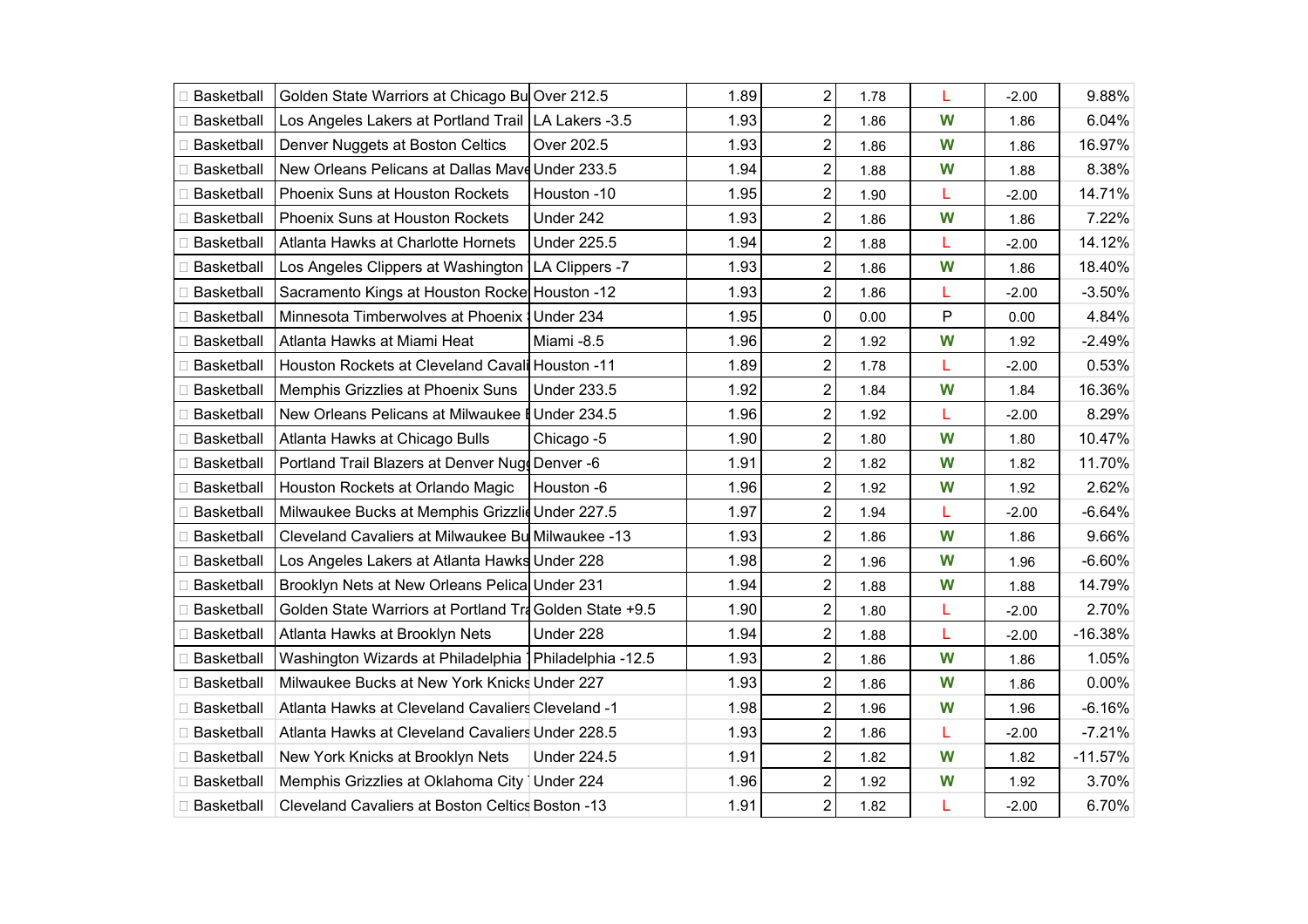| □ Basketball      | Milwaukee Bucks at Atlanta Hawks                    | <b>Under 237.5</b> | 1.94 | $\overline{2}$ | 1.88 | W | 1.88    | 9.60%     |
|-------------------|-----------------------------------------------------|--------------------|------|----------------|------|---|---------|-----------|
| □ Basketball      | Brooklyn Nets at Houston Rockets                    | Houston -9         | 1.93 | $\overline{2}$ | 1.86 | W | 1.86    | $0.00\%$  |
| <b>Basketball</b> | Brooklyn Nets at Houston Rockets                    | Under 233          | 1.91 | $\overline{c}$ | 1.82 | W | 1.82    | $-11.98%$ |
| □ Basketball      | New York Knicks at Washington Wiza Washington +3    |                    | 1.93 | $\overline{2}$ | 1.86 | L | $-2.00$ | $-4.93%$  |
| □ Basketball      | Portland Trail Blazers at Washington Washington +6  |                    | 1.95 | $\overline{2}$ | 1.90 | L | $-2.00$ | $-8.45%$  |
| Basketball        | Indiana Pacers at Atlanta Hawks                     | <b>Under 222.5</b> | 1.93 | $\overline{2}$ | 1.86 | L | $-2.00$ | 8.43%     |
| □ Basketball      | Memphis Grizzlies at Phoenix Suns                   | <b>Under 234.5</b> | 1.93 | $\overline{2}$ | 1.86 | L | $-2.00$ | $-6.76%$  |
| □ Basketball      | Minnesota Timberwolves at Memphis Under 229         |                    | 1.95 | $\overline{2}$ | 1.90 | L | $-2.00$ | 5.98%     |
| □ Basketball      | San Antonio Spurs at Memphis Grizz Under 231.5      |                    | 1.92 | $\overline{2}$ | 1.84 | L | $-2.00$ | $-1.54%$  |
| □ Basketball      | Atlanta Hawks at Washington Wizard Washington +1    |                    | 1.93 | $\overline{2}$ | 1.86 | W | 1.86    | $-2.03%$  |
| <b>Basketball</b> | Cleveland Cavaliers at Denver Nugge Denver -12.5    |                    | 1.94 | $\mathbf 2$    | 1.88 | L | $-2.00$ | $-0.51%$  |
| □ Basketball      | Milwaukee Bucks at Portland Trail Bla Milwaukee -6  |                    | 1.95 | $\overline{2}$ | 1.90 | W | 1.90    | 13.37%    |
| □ Basketball      | Orlando Magic at Sacramento Kings   Over 211        |                    | 1.93 | $\overline{2}$ | 1.86 | W | 1.86    | 2.66%     |
| □ Basketball      | Cleveland Cavaliers at Los Angeles L Lakers -13.5   |                    | 1.91 | $\overline{c}$ | 1.82 | W | 1.82    | 1.60%     |
| □ Basketball      | New York Knicks at Milwaukee Bucks Under 227.5      |                    | 1.97 | $\overline{2}$ | 1.94 | L | $-2.00$ | $-8.80\%$ |
| □ Basketball      | Cleveland Cavaliers at Los Angeles (LA Clippers -15 |                    | 1.94 | $\overline{2}$ | 1.88 | W | 1.88    | 8.99%     |
| □ Basketball      | Brooklyn Nets at Philadelphia 76ers   Under 223     |                    | 1.91 | 0              | 0.00 | P | 0.00    | 9.77%     |
| □ Basketball      | Washington Wizards at Toronto Rapt Under 230.5      |                    | 1.94 | $\overline{c}$ | 1.88 | L | $-2.00$ | 3.19%     |
| □ Basketball      | Cleveland Cavaliers at Memphis Griz Under 229.5     |                    | 1.97 | $\overline{2}$ | 1.94 | W | 1.94    | $-0.51%$  |
| □ Basketball      | Detroit Pistons at Atlanta Hawks                    | Under 229          | 1.93 | $\overline{2}$ | 1.86 | L | $-2.00$ | 5.46%     |
| □ Basketball      | Toronto Raptors at Minnesota Timber under 223.5     |                    | 1.96 | $\mathbf 2$    | 1.92 | L | $-2.00$ | $-1.51%$  |
| □ Basketball      | Toronto Raptors at Atlanta Hawks                    | Under 230          | 1.94 | $\overline{c}$ | 1.88 | L | $-2.00$ | $-5.37%$  |
| □ Basketball      | Philadelphia 76ers at Toronto Raptor: Under 217     |                    | 1.93 | $\overline{c}$ | 1.86 | W | 1.86    | 9.66%     |
| □ Basketball      | Los Angeles Clippers at Atlanta Hawl Under 234.5    |                    | 1.93 | $\overline{2}$ | 1.86 | W | 1.86    | 19.88%    |
| □ Basketball      | Memphis Grizzlies at Boston Celtics   Under 231.5   |                    | 1.93 | $\overline{2}$ | 1.86 | W | 1.86    | $-4.46%$  |
| □ Basketball      | San Antonio Spurs at New Orleans P Under 237        |                    | 1.97 | $\overline{2}$ | 1.94 | L | $-2.00$ | 3.68%     |
| □ Basketball      | Los Angeles Lakers at Brooklyn Nets Under 228       |                    | 1.95 | $\mathbf 2$    | 1.90 | L | $-2.00$ | $-12.56%$ |
| □ Basketball      | Houston Rockets at Minnesota Timbe Under 234.5      |                    | 1.93 | $\overline{2}$ | 1.86 | L | $-2.00$ | $0.00\%$  |
| □ Basketball      | Memphis Grizzlies at Detroit Pistons   Under 230    |                    | 1.93 | $\overline{2}$ | 1.86 | L | $-2.00$ | $-8.53%$  |
| □ Basketball      | Oklahoma City Thunder at Minnesota Under 227.5      |                    | 1.93 | $\overline{2}$ | 1.86 | W | 1.86    | 12.21%    |